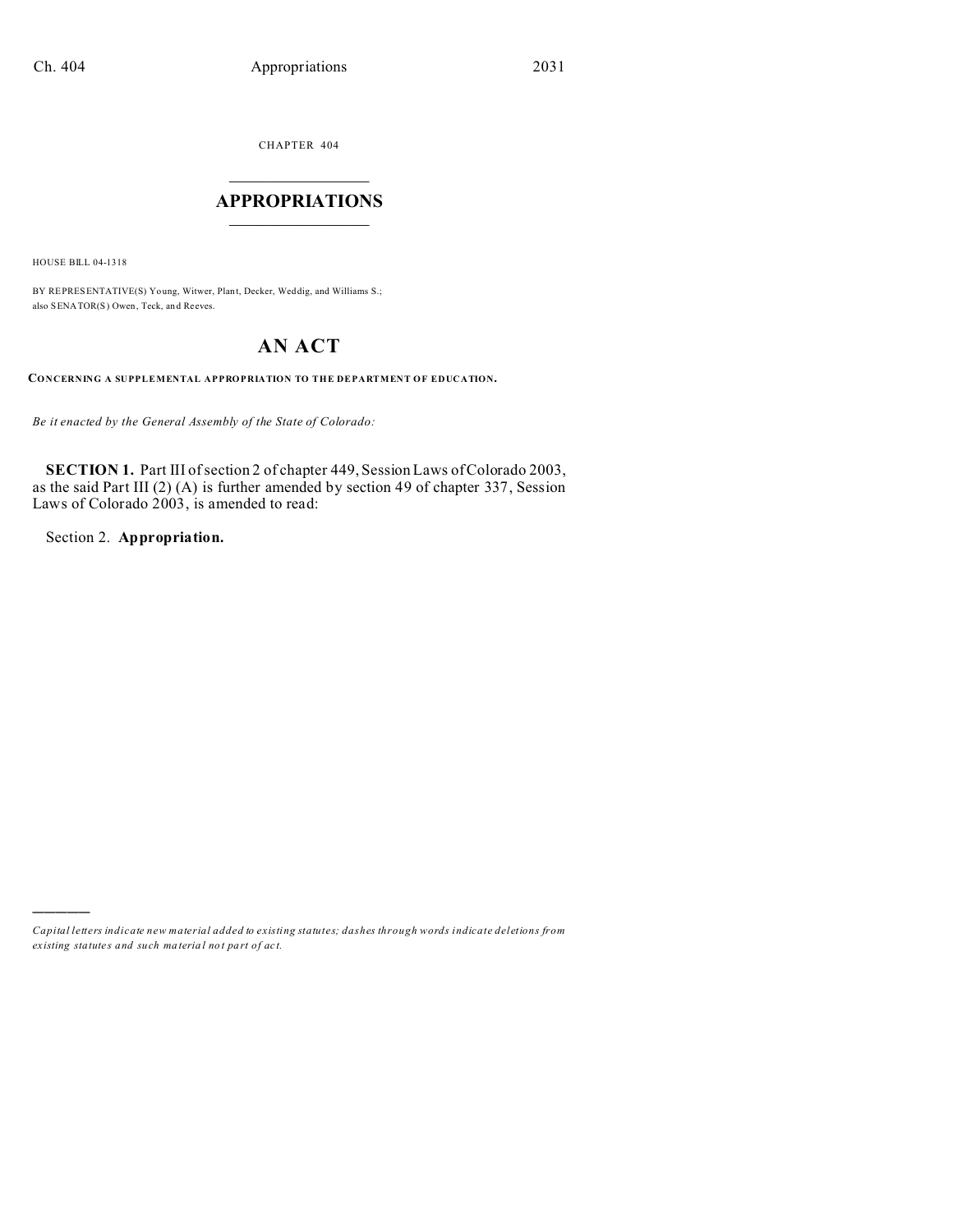| Ch. 404                           |                           |              |                               | Appropriations                                 |                        |                                       | 2032                    |  |
|-----------------------------------|---------------------------|--------------|-------------------------------|------------------------------------------------|------------------------|---------------------------------------|-------------------------|--|
|                                   |                           |              |                               | <b>APPROPRIATION FROM</b>                      |                        |                                       |                         |  |
|                                   | ITEM &<br><b>SUBTOTAL</b> | <b>TOTAL</b> | <b>GENERAL</b><br><b>FUND</b> | <b>GENERAL</b><br><b>FUND</b><br><b>EXEMPT</b> | CASH<br><b>FUNDS</b>   | CASH<br><b>FUNDS</b><br><b>EXEMPT</b> | FEDERAL<br><b>FUNDS</b> |  |
|                                   | \$                        | $\mathsf S$  | $\mathbb{S}$                  | $\mathsf S$                                    | $\mathbb{S}$           | \$                                    | $\mathbb{S}$            |  |
|                                   |                           |              |                               | <b>PART III</b>                                |                        |                                       |                         |  |
|                                   |                           |              |                               | <b>DEPARTMENT OF EDUCATION</b>                 |                        |                                       |                         |  |
| (1) MANAGEMENT AND ADMINISTRATION |                           |              |                               |                                                |                        |                                       |                         |  |
| General Department                |                           |              |                               |                                                |                        |                                       |                         |  |
| and Program                       |                           |              |                               |                                                |                        |                                       |                         |  |
| Administration                    | 7,554,122                 |              | 5,279,804                     |                                                | 174,638                | $1,576,875(T)^c$                      | 522,805                 |  |
|                                   | 7,542,414 <sup>a</sup>    |              | 5,279,421                     |                                                | $173,488^b$            |                                       | 512,630                 |  |
|                                   |                           |              | $(59.5$ FTE)                  |                                                | $(1.0$ FTE)            | $(15.5$ FTE)                          |                         |  |
| Office of Professional            |                           |              |                               |                                                |                        |                                       |                         |  |
| Services                          | 1,987,824                 |              |                               |                                                | 1,987,824 <sup>d</sup> |                                       |                         |  |
|                                   |                           |              |                               |                                                | $(17.0$ FTE)           |                                       |                         |  |
| Salary Survey and                 |                           |              |                               |                                                |                        |                                       |                         |  |
| Senior Executive                  |                           |              |                               |                                                |                        |                                       |                         |  |
| Service                           | 949,598                   |              | 554,827                       |                                                | 29,872 <sup>c</sup>    | $46,869(T)^f$                         | 318,030                 |  |
| Shift Differential                | 74,270                    |              | 74,270                        |                                                |                        |                                       |                         |  |
| <b>Emeritus Retirement</b>        | 68,100                    |              | 68,100                        |                                                |                        |                                       |                         |  |
| Administrative Law                |                           |              |                               |                                                |                        |                                       |                         |  |
| Judge Services                    | 70,467                    |              |                               |                                                | 15,132                 | 55,335(1)                             |                         |  |
|                                   | 44,873                    |              |                               |                                                | $9,636$ <sup>g</sup>   | $35,237(T)$ <sup>h</sup>              |                         |  |
| Capitol Complex                   |                           |              |                               |                                                |                        |                                       |                         |  |
| Leased Space                      | 396.358                   |              | 142.689                       |                                                | $25.764$ <sup>*</sup>  |                                       | 227.905                 |  |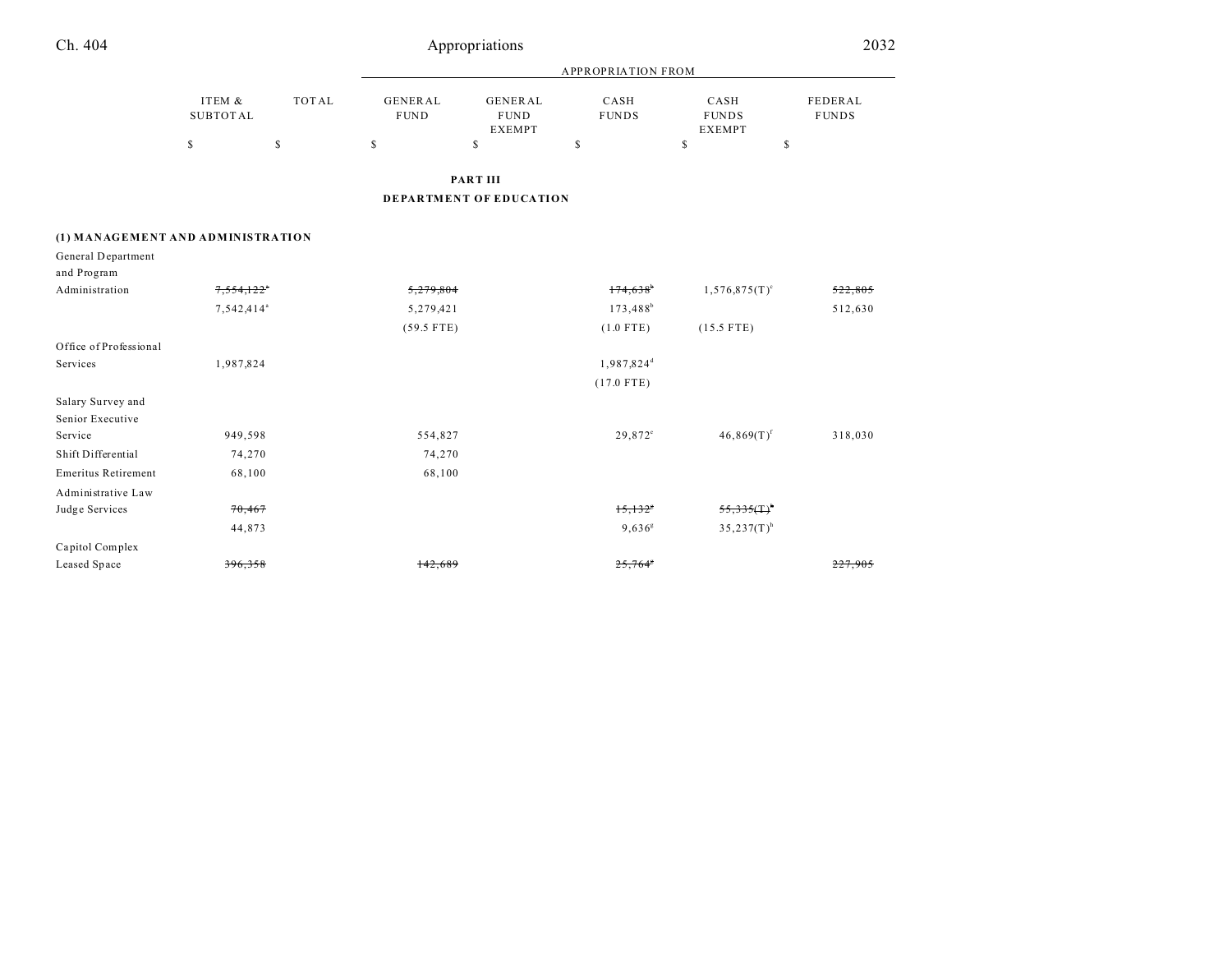|                         | 427,639    | 153,162     | 27,808 <sup>s</sup> |         | 246,669     |
|-------------------------|------------|-------------|---------------------|---------|-------------|
| Communications          |            |             |                     |         |             |
| Services                | 2,312      | 2,312       |                     |         |             |
| Information             |            |             |                     |         |             |
| Technology Asset        |            |             |                     |         |             |
| Maintenance             | 90,697     | 90,697      |                     |         |             |
| Disaster Recovery       | 19,722     | 19,722      |                     |         |             |
| Colorado Student        |            |             |                     |         |             |
| Assessment Program      | 16,095,673 | 11,887,763  |                     |         | 4,207,910   |
| Federal Grant for State |            |             |                     |         |             |
| Assessments and         |            |             |                     |         |             |
| Related Activities      | 1,750,457  |             |                     |         | 1,750,457   |
|                         |            |             |                     |         | $(7.3$ FTE) |
| School Report Card      |            |             |                     |         |             |
| and State Data          |            |             |                     |         |             |
| Reporting System        | 2,034,062  | 2,034,062   |                     |         |             |
|                         |            | $(3.0$ FTE) |                     |         |             |
| Longitudinal Analyses   |            |             |                     |         |             |
| of Student Assessment   |            |             |                     |         |             |
| Results                 | 498,635    |             |                     | 318,635 | 180,000     |
|                         |            |             |                     |         | $(2.0$ FTE) |
|                         |            | 31,592,297  |                     |         |             |
|                         |            | 31,583,964  |                     |         |             |

a For informational purposes only, this amount includes the following: \$5,304 ,939 for personal services; \$995 ,325 for health, life and dental; \$698 ,502 for operating expenses; \$191,132 for workers' compensation; \$133,737 \$116,041 for risk management; \$116,048 for 1,909 hours of legal services; \$32,553 \$15,878 for vehicle lease PAYMENTS; \$32,250 for capital outlay; \$19,920 for short-term disability;  $f=5,999$  \$12,191 for the purchase of services from computer center; and  $f=3,717$  \$40,188 for mu ltiuse network payments.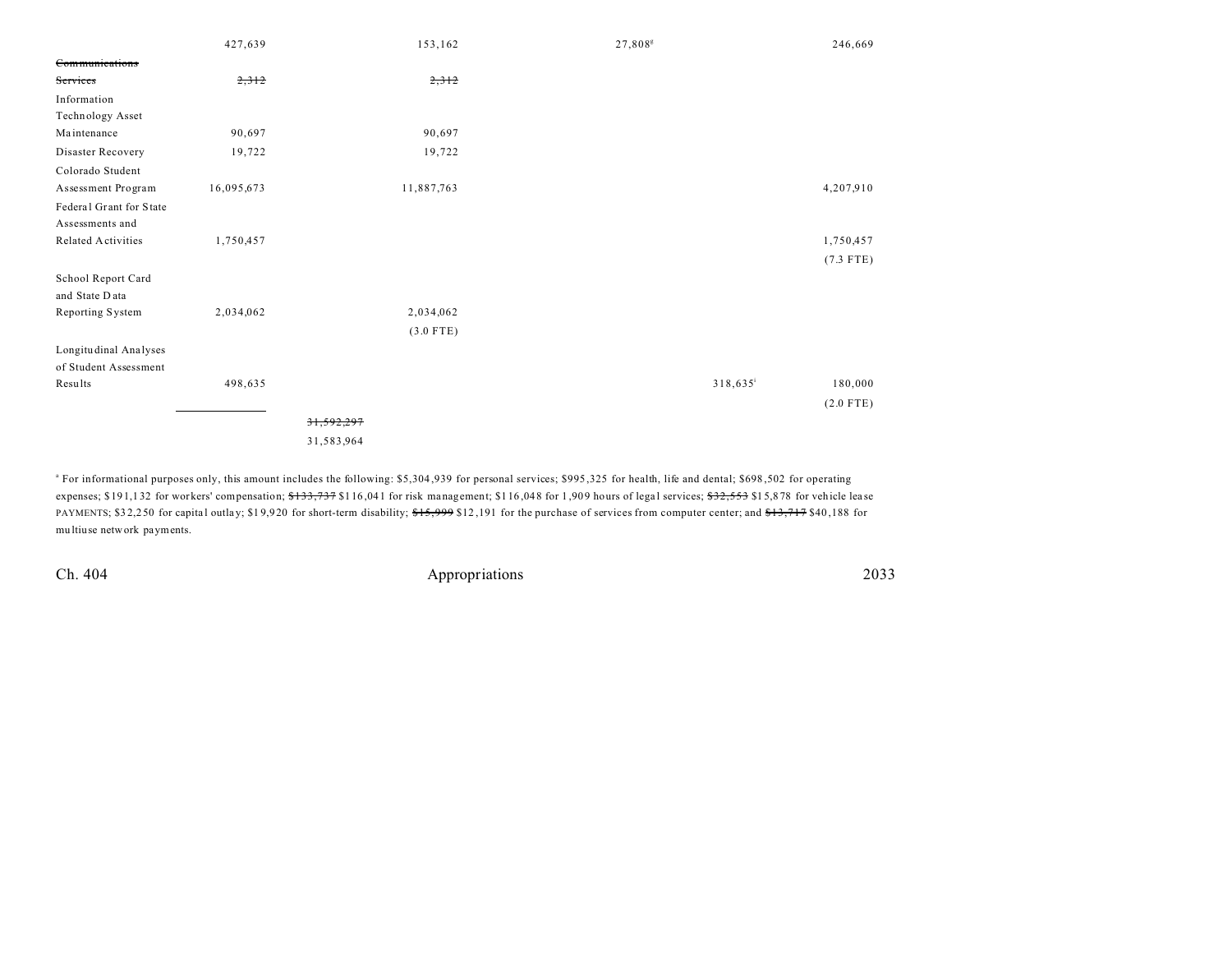## Ch. 404 Appropriations 2034

|          |       |             | ALL NUENIA LIUIN FRUM |              |               |              |  |  |
|----------|-------|-------------|-----------------------|--------------|---------------|--------------|--|--|
| ITEM &   | TOTAL | GENERAL     | GENERAL               | CASH         | CASH          | FEDERAL      |  |  |
|          |       |             |                       |              |               |              |  |  |
| SUBTOTAL |       | <b>FUND</b> | <b>FUND</b>           | <b>FUNDS</b> | <b>FUNDS</b>  | <b>FUNDS</b> |  |  |
|          |       |             | <b>EXEMPT</b>         |              | <b>EXEMPT</b> |              |  |  |
| S        |       |             |                       |              |               |              |  |  |

APPROPRIATION FROM

<sup>b</sup> Of this amount, \$93,424 shall be from general education development program fees, <del>\$45,734</del> \$44,584 shall be from the Educator Licensure Cash Fund created in Section 22-60.5-112, C.R.S., and \$35,480 shall be from the Public School Income Fund pursuant to Section 22-2-112 (1) (i), C.R.S.

<sup>c</sup> Of this amount, \$1,312,187 shall be from indirect cost recoveries; \$172,855 shall be from Assistance to Public Schools, Categorical Programs, Other Categorical Programs, Public School Transportation; \$88,153 shall be from Assistance to Public Schools, Public School Finance, State Share of Districts' Total Program Funding; and \$3 ,680 shall be from various appropriations to the Department of Education.

<sup>d</sup> This amount shall be from the Educator Licensure Cash Fund created in Section 22-60.5-112, C.R.S. For informational purposes only, this amount includes the following: \$ 90 2,3 26 for persona l services; \$51 8,4 00 for Colorado Bureau of Investiga tion Services; \$27 4,6 36 for operating expenses; \$14 4,3 08 for indirect cost recoveries; \$134,954 for 2,220 hours of legal services; and \$13,200 for capital outlay.

<sup>e</sup> Of this amount, \$27,818 shall be from the Educator Licensure Cash Fund created in Section 22-60.5-112, C.R.S., and \$2,054 shall be from general education development program fees.

<sup>f</sup> Of this amount, \$19,345 shall be from indirect cost recoveries; \$4,546 shall be from Assistance to Public Schools, Categorical Programs, Other Categorical Programs, Public School Transportation; \$2,622 shall be from Assistance to Public Schools, Public School Finance, State Share of Districts' Total Program Funding; and \$20,356 shall be from various appropriations to the Department of Education.

g These amounts shall be from the Educator Licensure Cash Fund created in Section 22-60.5-112, C.R.S.

<sup>h</sup> This amount shall be from Assistance to Public Schools, Categorical Programs, D istrict Programs Required by Statute, Special Education - Children with Disabilities.

i This amou nt shall be from the State Education Fund created in Section 17 (4 ) of Article IX of the State Constitution.

### **(2) ASSISTANCE TO PUBLIC SCHOOLS**

### **(A) Public School Finance**

State Share of Districts'

Total Program Funding<sup>13, 14, 14a</sup>  $\frac{2,631,236,566}{2,631,236,566}$  2,272,668,944 12,047,285<sup>a</sup>

346,520,337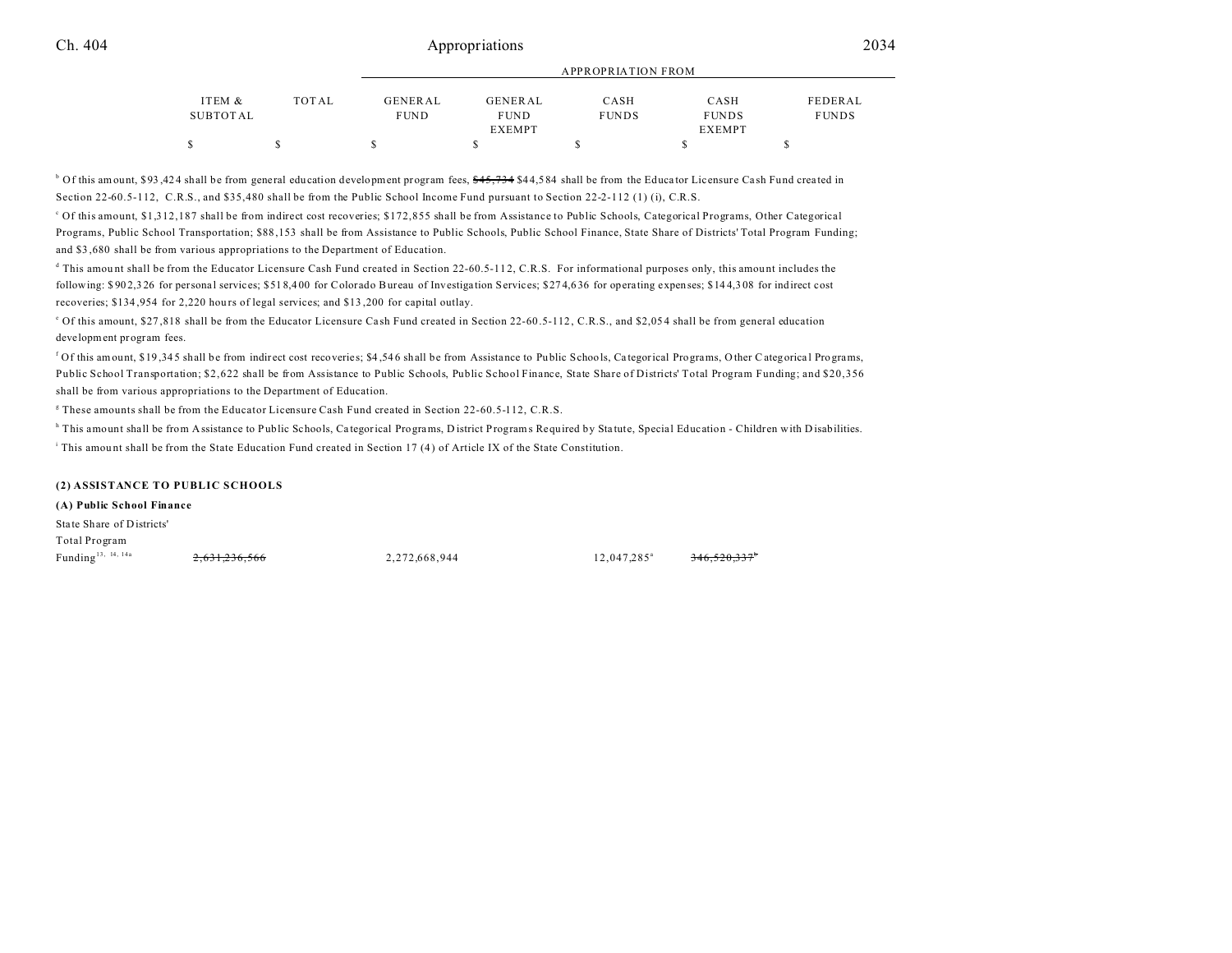| 2,653,579,403 |  |  |  |  |  |  |
|---------------|--|--|--|--|--|--|
|               |  |  |  |  |  |  |

368,863,174<sup>b</sup>

| - ,           |
|---------------|
|               |
|               |
|               |
| 2,379,672     |
| 2.633.616.238 |
| 2,655,959,075 |
|               |

Incentive Agreements 2,379,672 2,379,672

<sup>a</sup> This amount shall be from rental income earned on public school lands.

 $^{\circ}$  Of this amount, <del>\$307,466,010</del> \$318,208,847 shall be from the State Education Fund created in Section 17 (4) of Article IX of the State Constitution and <del>\$39,054,327</del> \$50,654,327 shall be from the State Public School Fund created in Section 22-54-114, C.R.S. Of the amount from the State Public School Fund, \$24,900,000 \$28,000,000 is estimated to be from federal mineral leasing revenues transferred to the State Public School Fund pursuant to Section 22-54-114 (1), C.R.S., and \$14,154,327 \$19,000,000 is estimated to be from interest earned on moneys in the Public School Fund and transferred to the State Public School Fund pursuant to Section 22-41-106, C.R.S. C.R.S., AND \$3,654,327 IS ESTIMATED TO BE FROM RESERVES IN THE STATE PUBLIC SCHOOL FUND.

**(B) Categorical Programs<sup>15</sup>**

**(I) District Prog rams Required by Statute**

| Special Education -<br>Children with |             |            |                         |              |
|--------------------------------------|-------------|------------|-------------------------|--------------|
| Disabilities                         | 182,532,601 | 71,572,347 | 12,665,409 <sup>a</sup> | 98,294,845   |
|                                      |             |            | $(0.5$ FTE)             | $(44.8$ FTE) |
| English Language                     |             |            |                         |              |
| Proficiency Program                  | 10,126,050  | 3,101,598  | 917,289                 | 6,107,163    |
|                                      | 10,166,555  |            | 957,794 <sup>b</sup>    |              |
|                                      |             |            | $(1.0$ FTE)             | $(2.7$ FTE)  |
| (II) Other Categorical Programs      |             |            |                         |              |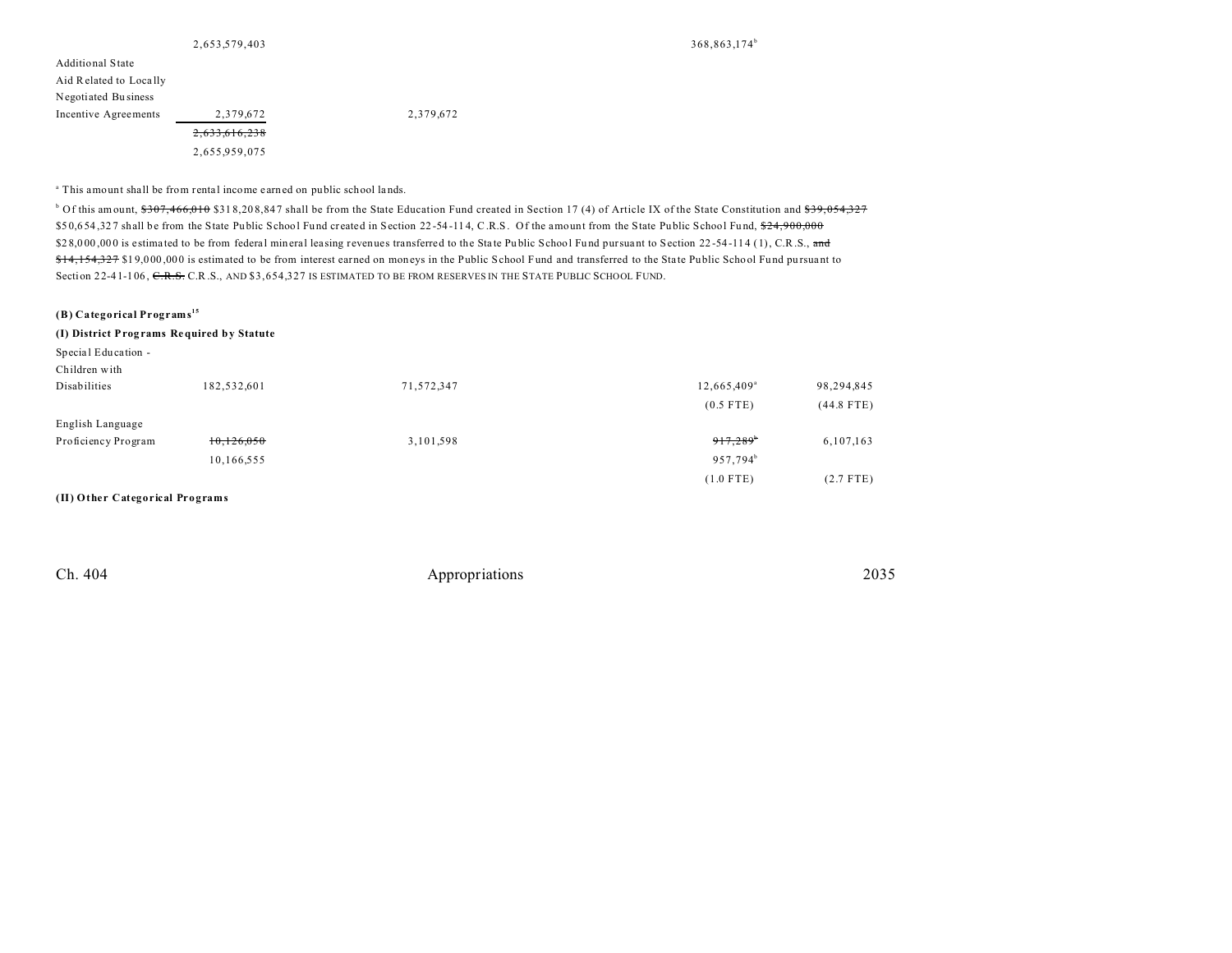| Ch. 404                                                                                                 | Appropriations            |              |                                |                                                |                      |                                       | 2036                    |
|---------------------------------------------------------------------------------------------------------|---------------------------|--------------|--------------------------------|------------------------------------------------|----------------------|---------------------------------------|-------------------------|
|                                                                                                         |                           |              |                                |                                                |                      |                                       |                         |
|                                                                                                         | ITEM &<br><b>SUBTOTAL</b> | <b>TOTAL</b> | <b>GENERAL</b><br>${\tt FUND}$ | <b>GENERAL</b><br><b>FUND</b><br><b>EXEMPT</b> | CASH<br><b>FUNDS</b> | CASH<br><b>FUNDS</b><br><b>EXEMPT</b> | FEDERAL<br><b>FUNDS</b> |
|                                                                                                         | \$                        | \$           | \$                             | $\mathsf S$                                    | \$                   | \$                                    | \$                      |
| Federal Special<br><b>Education Grant for</b><br>Infants, Toddlers, and<br>Their Families <sup>16</sup> | 6,132,874                 |              |                                |                                                |                      |                                       | 6,132,874               |
| Public School<br>Transportation                                                                         | 41,122,998                |              | 36,922,227                     |                                                |                      | $4,200,771$ <sup>c</sup>              | $(5.6$ FTE)             |
| Transfer to the<br>Department of Higher<br>Education for<br>Distribution of State<br>Assistance for     |                           |              |                                |                                                |                      |                                       |                         |
| Vocational Education                                                                                    | 19,742,390                |              | 17,792,850                     |                                                |                      | 1,949,540 <sup>d</sup>                |                         |
| Special Education -<br>Gifted and Talented                                                              |                           |              |                                |                                                |                      |                                       |                         |
| Children                                                                                                | 6,190,647                 |              | 5,500,000                      |                                                |                      | 690,647 <sup>d</sup>                  |                         |
| Expelled and At-risk<br><b>Student Services Grant</b>                                                   |                           |              |                                |                                                |                      |                                       |                         |
| Program                                                                                                 | 6,216,786                 |              | 5,788,807                      |                                                |                      | 427,979 <sup>d</sup>                  |                         |
| Small Attendance                                                                                        |                           |              |                                |                                                |                      |                                       |                         |
| Center Aid                                                                                              | 848,594                   |              | 787,645                        |                                                |                      | $60,949$ <sup>d</sup>                 |                         |

 $808,089$  20,444<sup>d</sup> 2008/089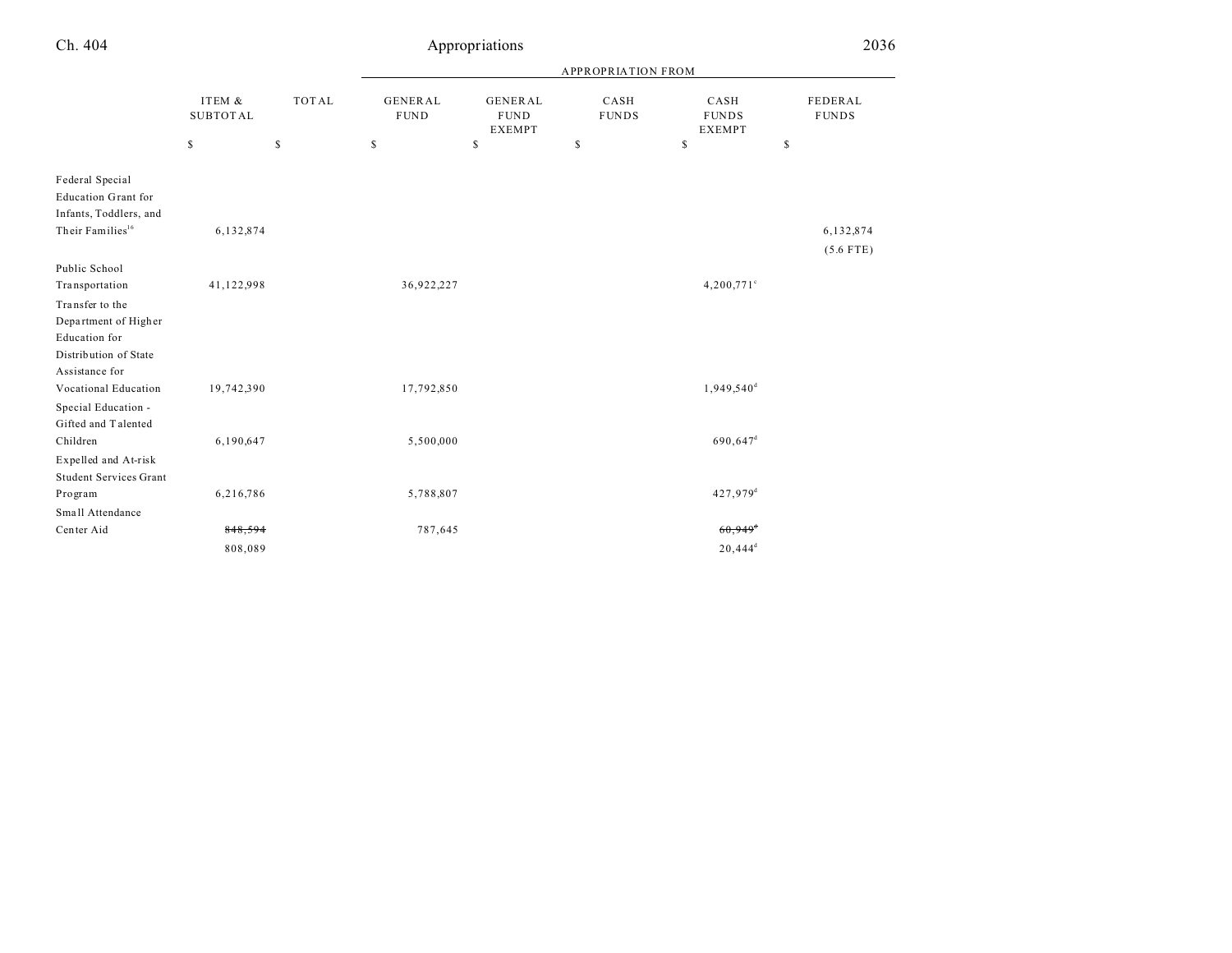| Education | 600,000     | 300,000 | 300,000 |
|-----------|-------------|---------|---------|
|           | 273,512,940 |         |         |

<sup>a</sup> Of this amount, \$12,600,409 shall be from the State Education Fund created in Section 17 (4) of Article IX of the State Constitution and \$65,000 (T) shall be from federal funds appropriated in the Department of Human Services.

 $^{\circ}$  Of this amount,  $$516,289$  \$556,794 shall be from the State Education Fund created in Section 17 (4) of Article IX of the State Constitution and \$401,000(T) shall be from federa l funds appropriated in the Depa rtment of H uman Services.

c Of this amount, \$4,04 5,52 1 shall be from the State Education Fund created in Section 17 (4) of Article IX of the State Constitution and \$15 5,25 0(L) shall be from local funds. The latter amou nt represents an estimate of categorical program support funds to be replaced with local property tax revenue pursuant to Section 22-54-107, C.R.S.

d These amou nts shall be from the State Education Fund created in Section 17 (4) of Article IX of the State Constitution.

e This amount shall be from reserves in the Colorado Comprehensive Health Education Fund created in Section 22-25-109, C.R.S.

#### **(C) Grant Programs and Other Distributions**

| Read-to-Achieve Cash    |            |                       |           |
|-------------------------|------------|-----------------------|-----------|
| Fund                    | 18,761,169 | $18,761,169^{\circ}$  |           |
| Read-to-Achieve Grant   |            |                       |           |
| Program                 | 18,761,169 | $18,761,169^b$        |           |
| Federal Title I Reading |            |                       |           |
| First Grant             | 9,001,783  |                       | 9,001,783 |
| National Credential     |            |                       |           |
| Fund                    | 60,000     | $60,000^{\circ}$      |           |
| National Credential Fee |            |                       |           |
| Assistance              | 60,000     | $60,000$ <sup>d</sup> |           |
| S.B. 97-101 Public      |            |                       |           |
| School Health Services  | 14,585,895 | $14,585,895(T)^e$     |           |
|                         |            | $(1.4$ FTE)           |           |
|                         |            |                       |           |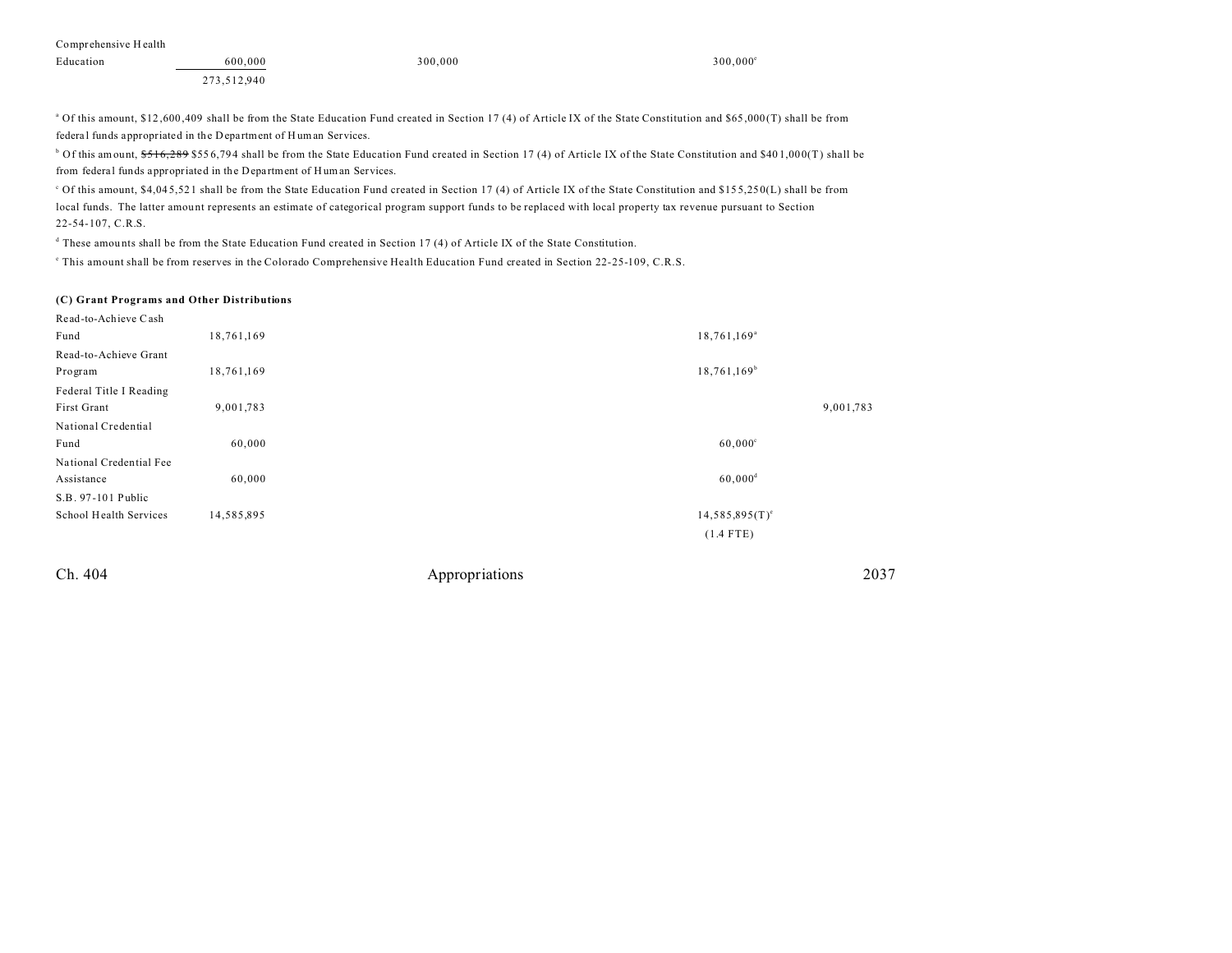| n | 404 |
|---|-----|
|   |     |

# Appropriations 2038

|                                                             |                           |       | <b>APPROPRIATION FROM</b> |                                  |                      |                                       |                         |  |
|-------------------------------------------------------------|---------------------------|-------|---------------------------|----------------------------------|----------------------|---------------------------------------|-------------------------|--|
|                                                             | ITEM &<br><b>SUBTOTAL</b> | TOTAL | GENERAL<br><b>FUND</b>    | GENERAL<br><b>FUND</b><br>EXEMPT | CASH<br><b>FUNDS</b> | CASH<br><b>FUNDS</b><br><b>EXEMPT</b> | FEDERAL<br><b>FUNDS</b> |  |
|                                                             | \$                        | \$    | \$                        | \$                               | \$                   | \$                                    | \$                      |  |
| State Public School<br>Fund, School Capital<br>Construction |                           |       |                           |                                  |                      |                                       |                         |  |
| <b>Expenditure Reserve</b>                                  | 16,081,094                |       |                           |                                  |                      | $16,081,094$ <sup>f</sup>             |                         |  |
|                                                             |                           |       |                           |                                  |                      | $(1.0$ FTE)                           |                         |  |
| Charter School Capital                                      |                           |       |                           |                                  |                      |                                       |                         |  |
| Construction                                                | 8,040,547                 |       |                           |                                  |                      | 8,040,547°                            |                         |  |
| State Match for School                                      |                           |       |                           |                                  |                      |                                       |                         |  |
| Lunch Program                                               | 2,472,644                 |       |                           |                                  |                      | 2,472,644 <sup>g</sup>                |                         |  |
| Boards of Cooperative                                       |                           |       |                           |                                  |                      |                                       |                         |  |
| Services                                                    | 210,000                   |       | 210,000                   |                                  |                      |                                       |                         |  |
|                                                             | 88,034,301                |       |                           |                                  |                      |                                       |                         |  |

a This amount shall be from the Tobacco Litigation Settlement Cash Fund created in Section 24-22-115, C.R.S., pursuant to Section 24-75-1104 (1) (e), C.R.S.

b This amount shall be from the Read-to-Achieve Cash Fund created in Section 22-7-506 (4), C.R.S.

These amounts shall be from the State Education Fund created in Section 17 (4) of Article IX of the State Constitution.

d This amount shall be from the National Credential Fund created in Section 22-60.5-112.5 (4) (b), C.R.S.

This amount shall be from federal Medicaid funds appropriated to the Department of Health Care Policy and Financing. Of this amount, \$179,470 shall be for administrative costs.

<sup>f</sup> Of this amount, \$8,040,547 shall be from the shall be from the State Education Fund created in Section 17 (4) of Article IX of the State Constitution, and \$8,040,547 shall be from the State Public School Fund, School Capital Construction Expenditures Reserve established in Section 22-54-117 (1.5), C.R.S.

<sup>g</sup> This amount shall be from the State Public School Fund created in Section 22-54-114, C.R.S.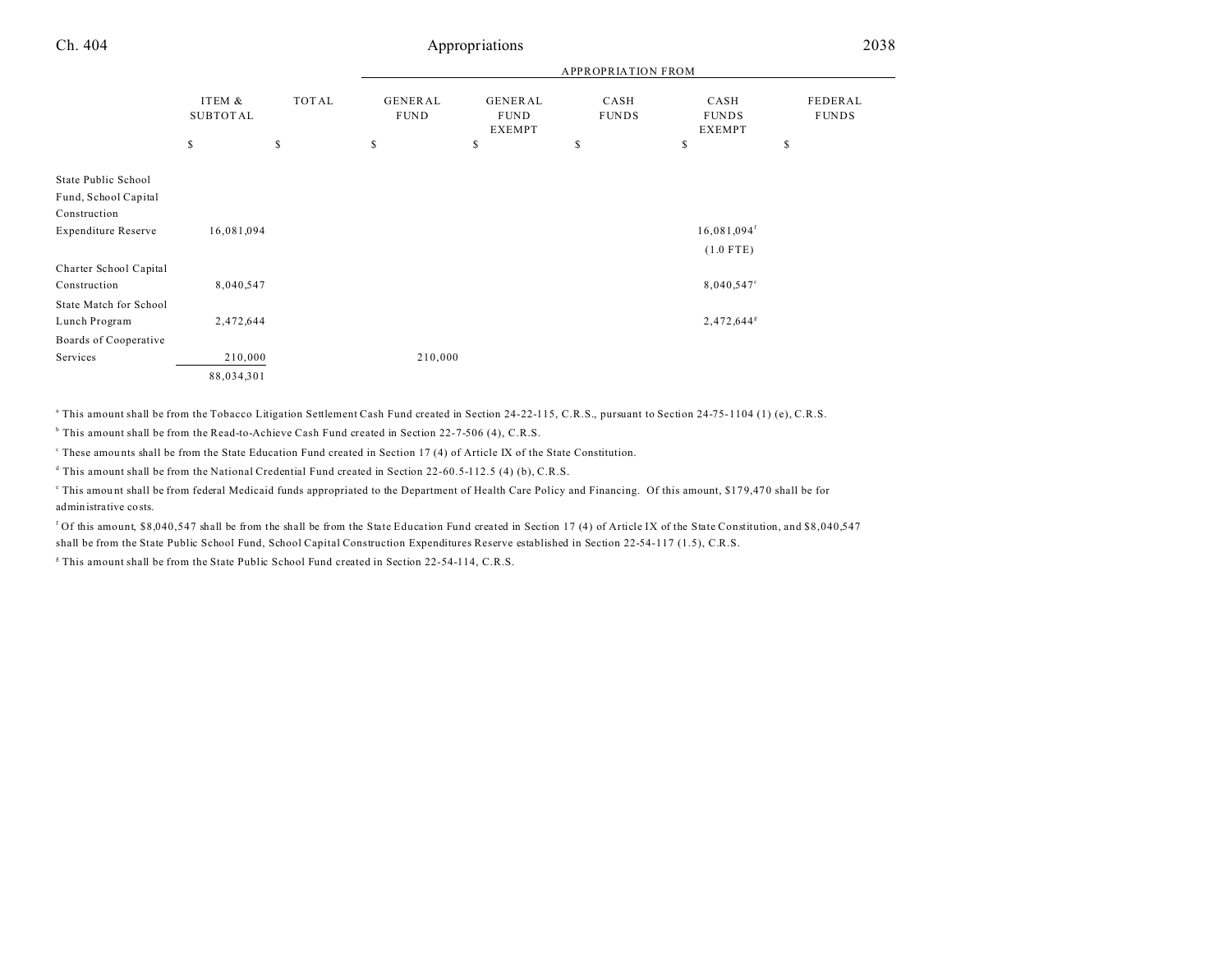| (D) Appropriated Sponsored Programs |             |                      |                        |              |  |  |
|-------------------------------------|-------------|----------------------|------------------------|--------------|--|--|
| Sponsored Programs                  | 258.484.897 | 575.000 <sup>a</sup> | 3.665.407 <sup>b</sup> | 254,244,490  |  |  |
|                                     |             |                      | $(6.3$ FTE)            | $(91.0$ FTE) |  |  |

<sup>a</sup> This amount shall be from fees and charges for work shops, conferences, training programs, and seminars.

 $^{\circ}$  Of this amount, \$2,492,534(T) shall be from the Department of Human Services, \$972,873 shall be from various grants and donations, and \$200,000(T) shall be from the D epartment of Local Affairs.

## 3,253,648,376

3,275,991,213

### **(3) LIBRARY PRO GRAM S**

| Colorado Virtual     |         |         |         |                     |
|----------------------|---------|---------|---------|---------------------|
| Library              | 379,796 |         | 359,796 | $20,000^{\circ}$    |
| Reading Services for |         |         |         |                     |
| the Blind            | 93,800  |         |         | 93,800 <sup>b</sup> |
|                      |         | 473,596 |         |                     |

a This amount shall be from grants and donations.

<sup>b</sup> This amount shall be from the Reading Services for the Blind Cash Fund created in Section 24-90-105.5, C.R.S.

### **(4) SCHOOL FOR THE DEAF AND THE BLIND**

## **(A) School Operations** <sup>17</sup>

| Personal Services  | 8.215.408     |
|--------------------|---------------|
|                    | $(148.2$ FTE) |
| Operating Expenses | 393.520       |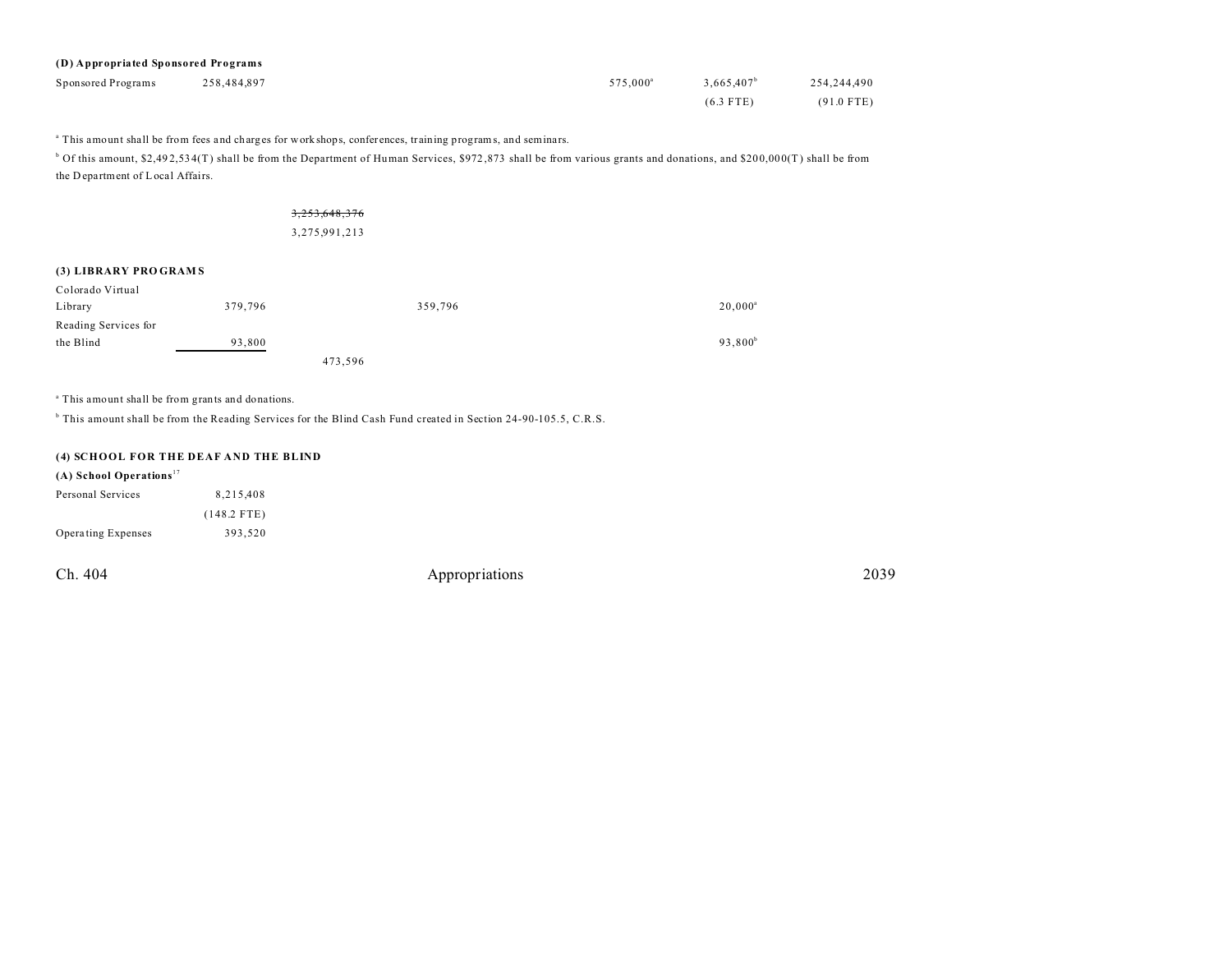| Ch. 404   |                    | Appropriations |                           |                                         |                      |                                       | 2040                    |  |
|-----------|--------------------|----------------|---------------------------|-----------------------------------------|----------------------|---------------------------------------|-------------------------|--|
|           |                    |                | <b>APPROPRIATION FROM</b> |                                         |                      |                                       |                         |  |
|           | ITEM &<br>SUBTOTAL | TOTAL          | GENERAL<br>FUND           | GENERAL<br><b>FUND</b><br><b>EXEMPT</b> | CASH<br><b>FUNDS</b> | CASH<br><b>FUNDS</b><br><b>EXEMPT</b> | FEDERAL<br><b>FUNDS</b> |  |
|           | S                  | ch<br>ъ        | \$                        | ch<br>Ъ                                 | \$                   | D                                     | D                       |  |
| Utilities | 331,536            |                |                           |                                         |                      |                                       |                         |  |
|           | 8,940,464          |                | 7,815,768                 |                                         |                      | $1,124,696(T)^{a}$                    |                         |  |

<sup>a</sup> Of this amount, \$1,064,696 shall be from the State Share of Districts' Total Program Funding and \$60,000 shall be from federal Child Nutrition Act funds appropriated in the Appropriated Sponsored Programs subsection.

| (B) Special Purpose   |             |
|-----------------------|-------------|
| Fees and Conferences  | 75,000      |
| Aides for Extended    |             |
| Diagnostic Enrollment | 82,500      |
|                       | $(2.8$ FTE) |
| Sum mer Olympics      |             |
| Housing               | 10,000      |
| Grants                | 1,300,000   |
|                       | $(9.1$ FTE) |
|                       | 1,467,500   |

<sup>a</sup> Of this amount, \$75,000 shall be from fees and charges for workshops and conferences and \$10,000 shall be from housing reimbursements.

b Of this amount, \$1,30 0,00 0(T) shall be from various federal funds transferred from the Appropriated Sponsored Programs subsection and \$82 ,500 shall be from federa l funds transferred from school districts.

10,407,964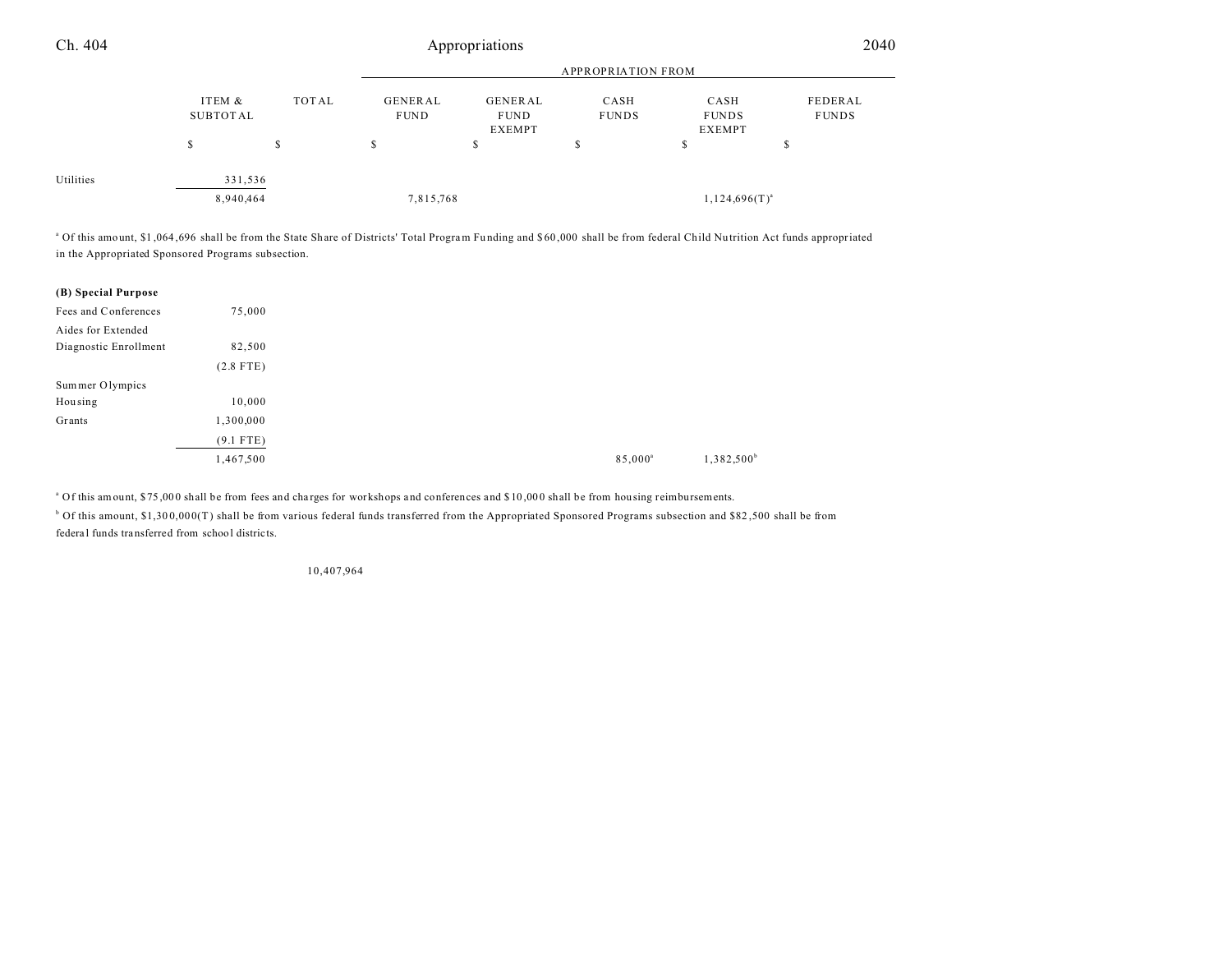| <b>TOTALS PART III</b> |                                   |              |                             |                              |
|------------------------|-----------------------------------|--------------|-----------------------------|------------------------------|
| $(EDUCATION)^{2,3}$    | $$3,296,122,233$ $$2,445,353,900$ | \$14.940.515 | <del>\$454.839.556</del> °  | 0.2000000000<br>3300,300,202 |
|                        | \$3,318,456,737 \$2,445,361,678   | \$14,935,913 | $$477.162.295$ <sup>a</sup> | \$380,996.851                |

<sup>a</sup> Of this amount,  $21,848,204$  \$21,828,106 contains a (T) notation, and \$155,250 contains an (L) notation.

**FOOTNOTES** -- The following statements are referenced to the numbered footnotes throughout section 2.

- 2 (Governor lined through this provision. See L. 20 03 , p. 355 1.)
- 3 All Departments, Totals -- The General Assembly requ ests that copies of all reports requested in other footnotes contained in this act be delivered to the Joint Budget Committee and the majority and minority leadership in each house of the General Assembly. Each principal department of the state shall produce its rules in an electronic format that is suitable for public access through electronic means. Such rules in such format shall be submitted to the Office of Legislative Legal Services for publishing on the Internet. It is the intent of the General Assembly that this be done within existing resources.
- 13 Department of Education, Assistance to Public Schools, Public School Finance, State Share of Districts' Total Program Funding -- The minimum state aid for fiscal year 2003-04 is established at \$73.09 per student.
- 14 (Governor lined through this provision. See L. 20 03 , p. 355 4.)
- 14a (Governor lined through this provision. See L. 20 03 , p. 215 1.)
- 15 (Governor lined through this provision. See L. 20 03 , p. 355 5.)
- 16 (Governor lined through this provision. See L. 20 03 , p. 355 5.)
- 17 Department of Education, School for the Deaf and the Blind, School Operations -- This appropriation is based on an estimated enrollment of